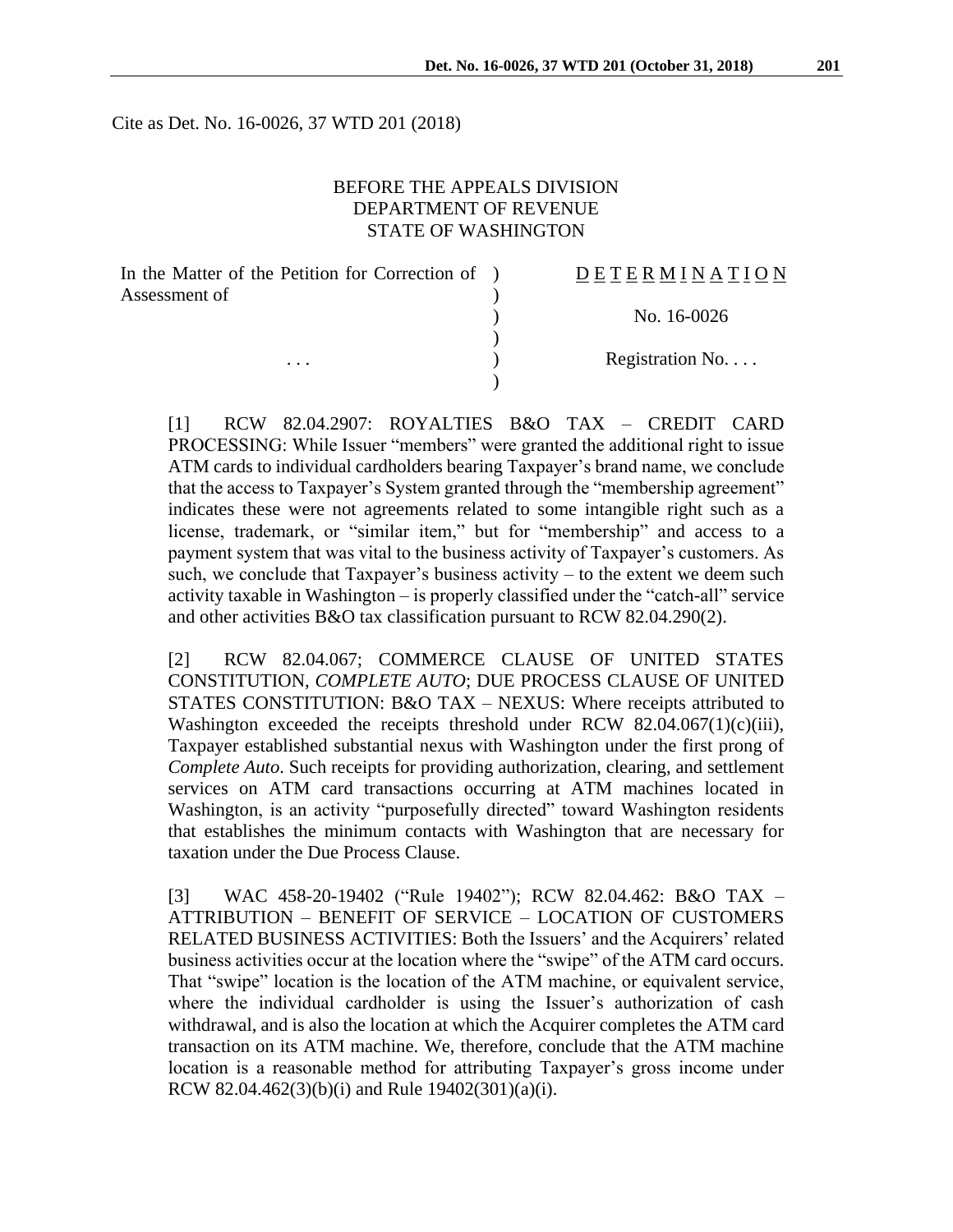[4] RULE 228; RCW 82.32.105: PENALTIES – WAIVER – CIRCUMSTANCES BEYOND CONTROL – MISUNDERSTANDING – "REASONABLE EFFORTS TO COMPLY WITH THE FILING REQUIREMENTS": Rule 228 does not provide relief if a taxpayer has a "reasonable basis" for its filing position. The Department has consistently held that lack of knowledge of Washington's tax obligations does not constitute circumstances beyond the control of the taxpayer. *See e.g.* Det. No. 05-0174, 25 WTD 48 (2006) (holding that out-of-state business' good-faith belief that it was not required to register and pay Washington taxes is not a circumstance beyond the control of the taxpayer); Det. No. 06-0088, 26 WTD 201 (2007) (holding lack of knowledge of Washington tax obligation is not grounds for waiver).

Headnotes are provided as a convenience for the reader and are not in any way a part of the decision or in any way to be used in construing or interpreting this Determination.

Yonker, A.L.J. – An out-of-state automated teller machine (ATM) card transaction processor (Taxpayer) protests the assessment of business and occupation (B&O) tax in Washington on various grounds, including (1) that some of its gross income should have been classified under the royalties tax classification; (2) the Department's taxation of Taxpayer's gross income is unconstitutional; and (3) if constitutional, the Department's taxation of Taxpayer's gross income was based on an improper attribution method. The petition is denied.<sup>1</sup>

### ISSUES

- 1. Is gross income from "card service fees" properly classified under the service and other activities B&O tax classification pursuant to RCW 82.04.290(2) or the royalties B&O tax classification pursuant to RCW 82.04.2907?
- 2. Did Taxpayer have nexus with Washington pursuant to the Commerce Clause and Due Process Clause of the U.S. Constitution, and RCW 82.04.067, where Taxpayer had over \$250,000 in receipts from Washington?
- 3. [P]ursuant to RCW 82.04.462 and WAC 458-20-19402, [did the Department properly] attribute Taxpayer's gross income to Washington based on the location of ATM machines from which cash withdrawals were processed through Taxpayer's nationwide payment system?
- 4. Is Taxpayer entitled to a waiver of penalties under RCW 82.32.105 and WAC 458-20-228?

# FINDINGS OF FACT

. . . (Taxpayer) is [an out-of-state] corporation in the business of (1) operating and administering "an electronic switching system" that provides ATM services and (2) administering an electronic funds transfer (EFT) "switching network" to financial institution "members." The system that accomplishes these activities is called . . . (System). Taxpayer is a subsidiary of . . . , and essentially

<sup>&</sup>lt;sup>1</sup> Identifying details regarding the taxpayer and the assessment have been redacted pursuant to RCW 82.32.410.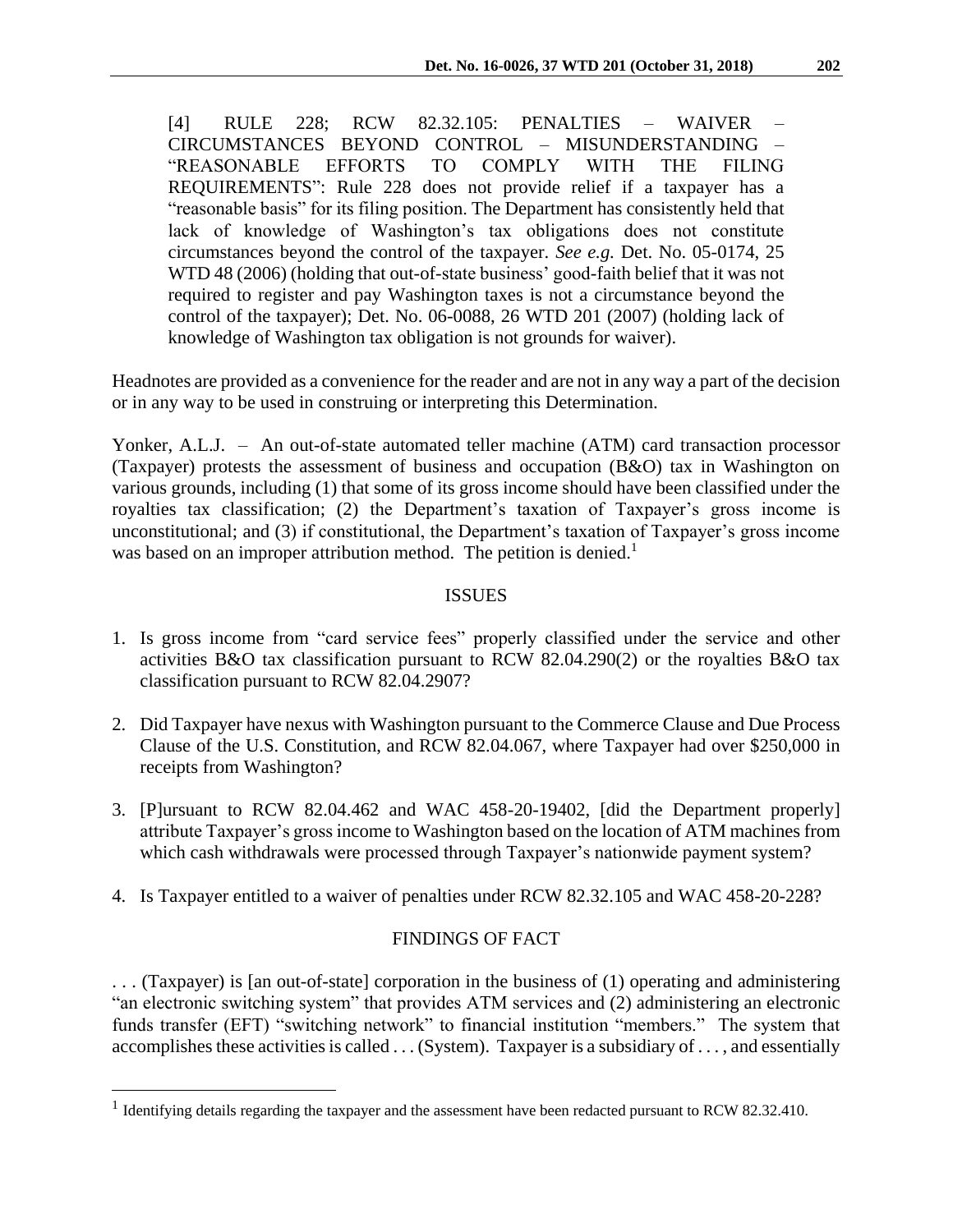serves as that company's electronic funds transfer (EFT) point-of-sale national "ATM card" transaction processor. Taxpayer provides such ATM card processing services from data centers located outside of Washington. Taxpayer's customers consist of two categories of financial institutions: (1) the "Issuers," which are financial institutions that issue ATM cards bearing Taxpayer's brand; and (2) the "Acquirers," which are financial institutions from whose ATM machine a cardholder is requesting a cash withdrawal.<sup>2</sup>

At the heart of every ATM card transaction is a cardholder who wishes to withdraw cash from a bank account using an ATM machine, which machine may or may not be operated by the Issuer of the cardholder's ATM card. Taxpayer, Issuers, and Acquirers all play necessary roles in the processing and completion of individual ATM card transactions through the following general steps:

- 1. A cardholder seeks to withdraw cash from an ATM machine using an ATM card. The cardholder "swipes" the ATM card in the ATM machine and enters the "pin number."
- 2. The Acquirer, which operates the ATM machine, captures the necessary information to complete the transaction, and requests authorization for the transaction from the Issuer by transmitting such account information and authorization request electronically to Taxpayer's System.<sup>3</sup>
- 3. Taxpayer's System then "processes" that information and routes it further to the Issuer for authorization of the pending ATM card transaction.
- 4. The Issuer receives the transaction information from Taxpayer's System and authorizes the transaction based on the information it receives through Taxpayer's System and the cardholder's bank account information, and transmits that authorization decision back through Taxpayer's System. If the purchase is authorized, the Issuer debits the cardholder's bank account.
- 5. Taxpayer's System "processes" the Issuer's authorization decision and routes it to the Acquirer.
- 6. The Acquirer transmits the Issuer's authorization decision to the cardholder via the ATM machine. If the Issuer authorized the transaction, the ATM machine issues cash to the cardholder.

All of these steps generally take a matter of seconds to complete. Assuming the transaction was authorized by the Issuer, Taxpayer then facilitates the "clearing" and "settlement" of the ATM transactions between Acquirers and Issuers.

<sup>2</sup> Throughout this determination, any reference to the ATM machine includes any similar locations that may not technically be considered actual ATM machines, but locations nonetheless that allow a cardholder to use an ATM Card to withdraw cash.

<sup>3</sup> In some ATM card transactions, the Acquirer and the Issuer are the same business entity, in which case, Taxpayer's System is not accessed.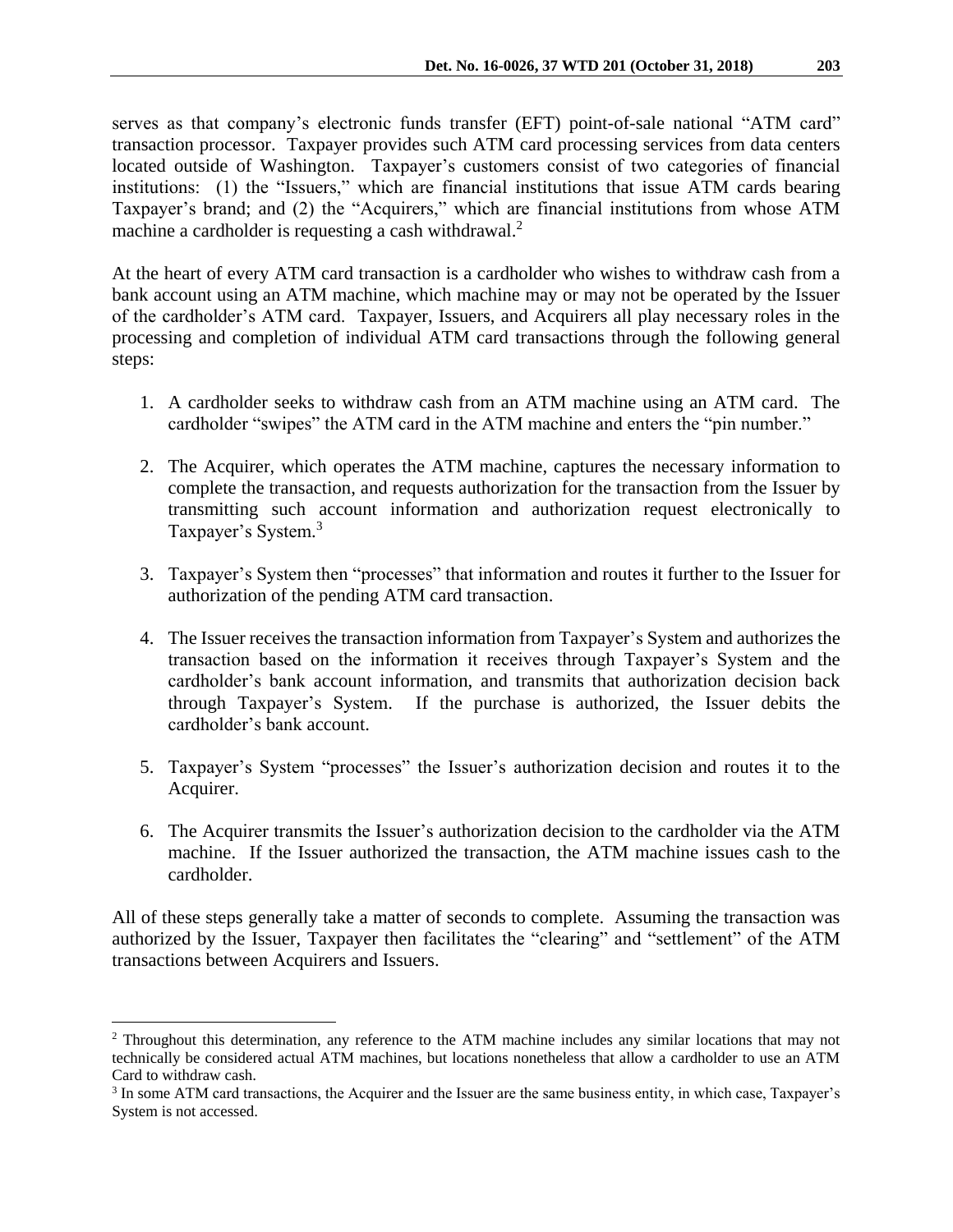During the time period at issue, Taxpayer derived income from two primary sources. First, Taxpayer received "card service fees" from its customers, who paid such fees pursuant to a "membership agreement" with Taxpayer. An example "membership agreement" provided by Taxpayer stated the following:

"Applicant" understands that [Taxpayer], a membership corporation . . . has developed and established and is administering an automated teller machine ("ATM") service system . . . utilizing certain service marks and other distinctive indicia . . . to identify and distinguish its services. . . .

As part of and pursuant to its Application, the Applicant hereby agrees to be bound by the terms and conditions of the By-Laws and Operating Regulations of [Taxpayer] . . . .

Thus, by entering into such an agreement, "members" were, as Taxpayer stated, entitled "to access [Taxpayer's] transaction processing systems." In addition, depending on the category of membership, some members also received the privilege of issuing ATM cards to individual cardholders bearing Taxpayer's brand mark. In exchange for these privileges, "members" agreed to comply with the obligations of all members as stated in Taxpayer's bylaws, and to pay "card service fees," which were calculated as a percentage of the total monetary amount of purchases charged by individual cardholders on the Issuer's ATM cards.

Taxpayer's second primary source of income was from "data processing fees" paid both by Issuers and Acquirers for using Taxpayer's System in the processing and completion of individual ATM card transactions. These "data processing fees" were based on the total number of individual ATM card transactions processed through Taxpayer's System. In addition to these two primary sources of income, Taxpayer also receives a small percentage of its total revenue from what Taxpayer recorded as "other revenue" sources, which was a catch-all category that included a variety of relatively small revenue sources.

Quarter Two of 2010 was the first tax period for which Taxpayer filed a combined excise tax return in Washington. From that time through the end of 2012, Taxpayer reported total gross income of \$ . . . from "card service fees" attributed to Washington, and \$ . . . from "data processing fees" attributed to Washington. 4 Taxpayer attributed its gross income to Washington based on the billing address of the Issuers and Acquirers.

In 2012, the Department's Audit Division commenced a review of Taxpayer's books and records for the period of June 1, 2010, through December 31, 2012 (audit period). Among the findings that the Audit Division made as result of its review, it found that (1) Taxpayer had nexus with Washington, and was, therefore, subject to taxation here, and (2) Taxpayer's gross income should be attributed to Washington based on the location of the ATM card transaction as recorded in the data Taxpayer received from its customers, as opposed to the location of the Issuer and Acquirer billing addresses.

<sup>4</sup> The Audit Division during its review found that Taxpayer had the following total gross income attributable to Washington:  $\$\dots$  in 2010;  $\$\dots$  in 2011; and  $\$\dots$  in 2012, all of which the Audit Division classified under the service and other B&O tax classification.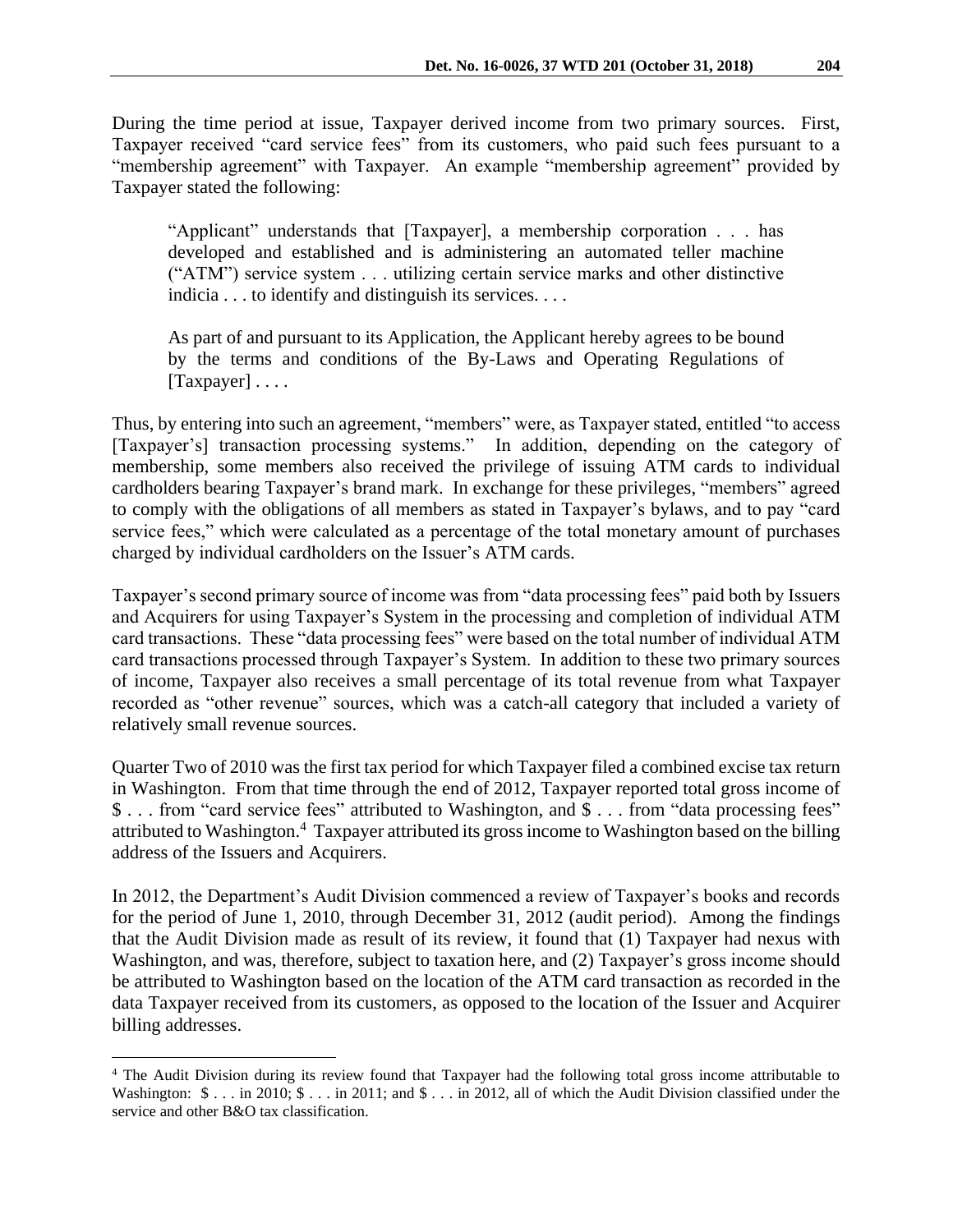On November 18, 2014, as a result of the Audit Division's review, the Department issued a tax assessment against Taxpayer for a total of \$ . . . , which included \$ . . . in service and other activities B&O tax, a credit of \$ . . . for royalties B&O tax already paid, a five-percent assessment penalty of \$ . . . and \$ . . . in interest. Taxpayer subsequently appealed the tax assessment.

### ANALYSIS

Washington imposes a B&O tax on "for the act or privilege of engaging in business" in this state. RCW 82.04.220. The B&O tax "is measured by the application of rates against value of products, gross proceeds of sales, or gross income of the business, as the case may be." *Id.* The B&O tax rate used is determined by the nature of the business activity in which a taxpayer engages. *See generally* Chapter 82.04 RCW.

The B&O tax is "extensive and is intended to impose . . . tax upon virtually all business activities carried on in the State." *Analytical Methods, Inc. v. Dep't of Revenue*, 84 Wn. App. 236, 241, 928 P.2d 1123 (1996) (quoting *Palmer v. Dep't of Revenue*, 82 Wn. App. 367, 371, 917 P.2d 1120 (1996)). "Business" is defined broadly to include "all activities engaged in with the object of gain, benefit, or advantage to the taxpayer or to another person or class, directly or indirectly." RCW 82.04.140.

### 1. Classification of Gross Income

 $\overline{a}$ 

Generally, if a taxpayer is engaged in an activity "other than or in addition to an activity taxed explicitly" under Chapter 82.04 RCW, that activity is subject to the "catch-all" service and other activities B&O tax. RCW 82.04.290(2)(a). The Audit Division classified all of Taxpayer's gross income under the service and other activities B&O tax classification.

Taxpayer does not dispute that the majority of its gross income at issue, if taxable in Washington, is properly classified under the service and other activities B&O tax classification. However, Taxpayer argues that its gross income from "card service fees" should be classified under the royalties B&O tax classification under RCW 82.04.2907,<sup>5</sup> which stated the following during the audit period:

- (1) Upon every person engaging within this state in the business of receiving income from royalties, the amount of tax with respect to the business is equal to the gross income from royalties multiplied by the rate of 0.484 percent.
- (2) For the purposes of this section, "gross income from royalties" means compensation from the use of intangible property, including charges in the nature of royalties, regardless of where the intangible property will be used. For purposes of this subsection, "intangible property" includes copyrights, patents, licenses, franchises, trademarks, trade names, and similar items. "Gross income from

<sup>5</sup> During the course of the audit period, RCW 82.04.2907 was amended, but remained substantially similar to the current version quoted here. Also, effective August 1, 2015, RCW 82.04.2907 was amended yet again, increasing the tax rate from 0.484 percent to the same rate as the service and other activities B&O tax under RCW 82.04.290(2), which is 1.5 percent.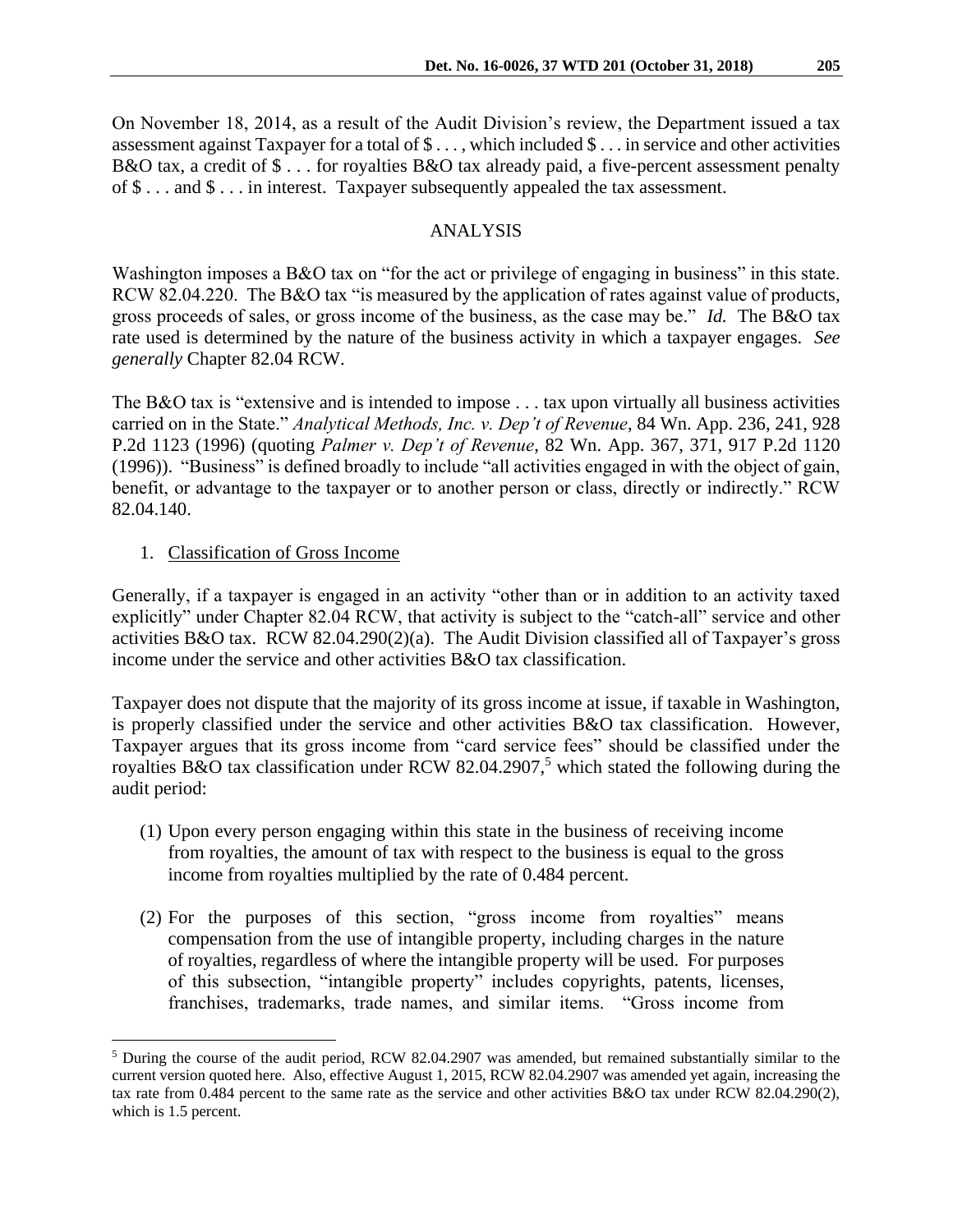royalties" does not include compensation for any natural resource, the licensing of prewritten computer software to the end user, or the licensing of digital goods, digital codes, or digital automated services to the end user ....

As the statute makes clear, the "intangible property" at issue must be similar to copyrights, patents, licenses, franchises, trademarks, and trade names, in order to qualify.

Here, the "membership agreement" demonstrates that "members" were not merely obtaining a license to use Taxpayer's brand on ATM cards issued to individual cardholders. Instead, the "membership agreement" makes clear that "members" also received access to Taxpayer's System. Without such access, Taxpayer's customers, the Acquirers and Issuers, would not be able to as efficiently complete the authorization, clearing, and settlement phases of an ATM card transaction. While Issuer "members" were granted the additional right to issue ATM cards to individual cardholders bearing Taxpayer's brand name, we conclude that the access to Taxpayer's System granted through the "membership agreement" indicates these were not agreements related to some intangible right such as a license, trademark, or "similar item," but for "membership" and access to a payment system that was vital to the business activity of Taxpayer's customers.

As such, we conclude that Taxpayer's business activity – to the extent we deem such activity taxable in Washington – is properly classified under the "catch-all" service and other activities B&O tax classification pursuant to RCW 82.04.290(2).

### 2. Nexus in Washington

Taxpayer challenges the constitutionality of Washington's ability to tax Taxpayer's business activity during the audit period. Specifically, Taxpayer states that "[t]he economic nexus provisions in the 2010 Legislation violate [the Commerce Clause and the Due Process Clause of the Fourteenth Amendment]." Preliminarily, we note that to the extent Taxpayer claims that RCW 82.04.067, RCW 82.04.460, or RCW 82.04.462 are "facially" unconstitutional, we lack authority to rule on those issues. *Bare v. Gorton*, 84 Wn.2d 380, 383, 576 P.2d 379 (1974) ("An administrative body does not have the authority to determine the constitutionality of the law it administers; only the courts have that power."); Det. No. 14-0345, 34 WTD 294 (2015). Thus, we make no ruling regarding any facial constitutional challenge Taxpayer raises against any statute.

Notwithstanding the broad definition of "business" under RCW 82.04.140, discussed earlier, which essentially includes all business activities that benefit a taxpayer, a state cannot tax transactions that do not have a sufficient connection, or "nexus," with that state. *See, e.g.*, *Complete Auto Transit, Inc. v. Brady*, 430 U.S. 274, 279, 97 S. Ct. 1076, 51 L.Ed.2d 326 (1977); *Tyler Pipe Industries, Inc. v. Dep't. of Revenue*, 483 U.S. 232, 250, 107 S. Ct. 2810 (1987); *Quill Corp. v. North Dakota*, 504 U.S. 298, 112 S. Ct. 1904 (1992). The nexus requirement flows from limits on a state's jurisdiction to tax found in both the Commerce Clause and the Due Process Clause of the United States Constitution. *Quill,* 504 U.S. at 305; *Lamtec Corp. v. Dep't of Revenue,* 170 Wn.2d 838, 246 P.3d 788 (2011) ("A tax on an out-of-state corporation must satisfy the requirements of the due process clause of the Fourteenth Amendment and the commerce clause."). Further, the requirements of the Due Process Clause and the Commerce Clause "pose distinct limits on the taxing powers of the States" and these "two constitutional requirements differ fundamentally, in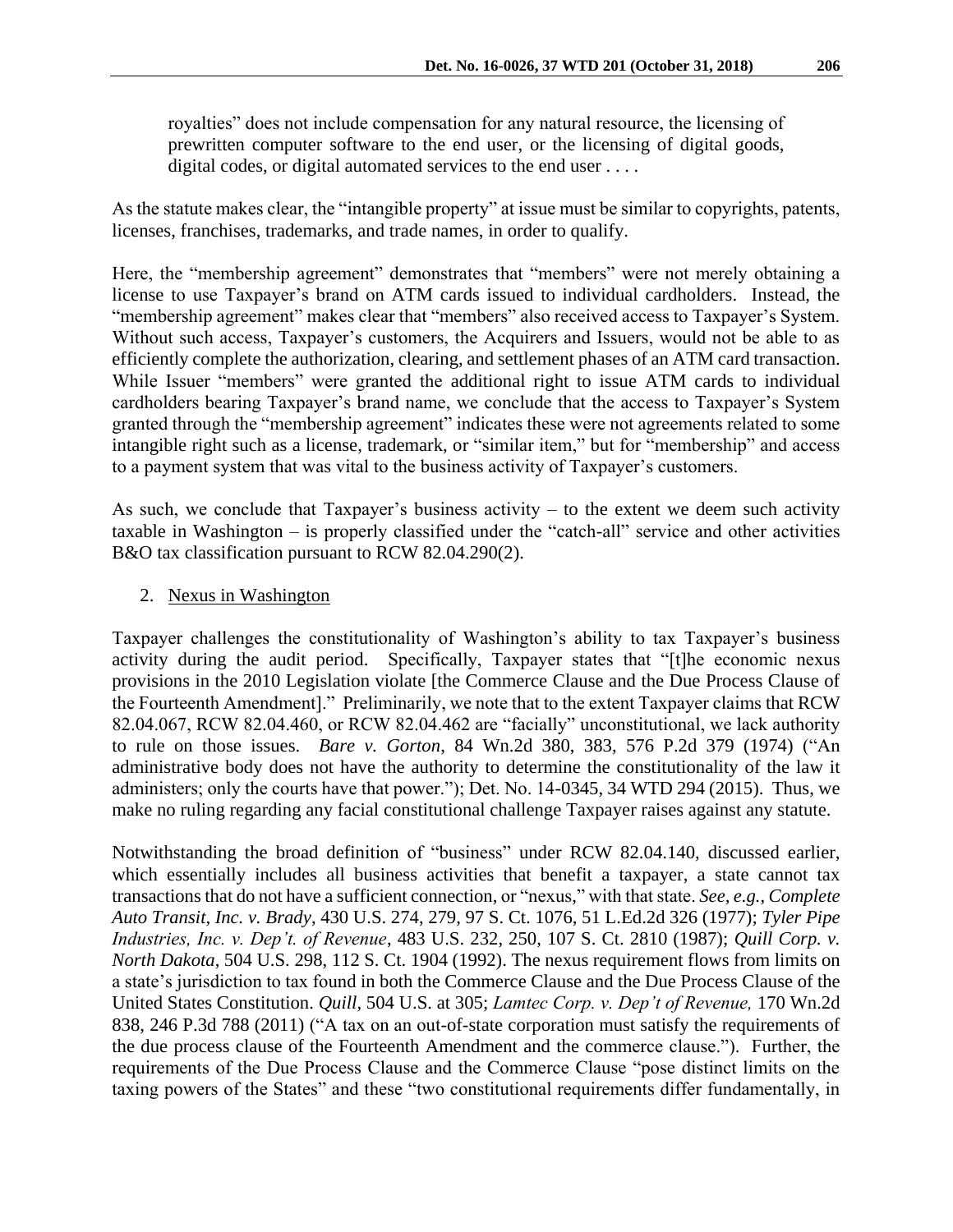several ways." *Quill,* 504 U.S. at 305. For the reasons described below, we find no constitutional violation under either the Commerce Clause or the Due Process Clause to preclude the assessment of B&O tax against Taxpayer in Washington during this latter portion of the audit period.

# a. Commerce Clause Requirements for Taxation in Washington

The United States Supreme Court has identified certain requirements under the Commerce Clause for a state to impose a tax on an out-of-state business. In *Complete Auto*, the U.S. Supreme Court articulated a four-pronged test that a state tax must satisfy to withstand a Commerce Clause challenge to its jurisdiction to tax. *Complete Auto,* 430 U.S. at 278-79. The Court held that the Commerce Clause requires that the tax:  $(1)$  be applied to an activity with "substantial nexus" with the taxing state, (2) be fairly apportioned, (3) not discriminate against interstate commerce, and (4) be fairly related to the services provided by the state. *Id*. at 79. Here, Taxpayer argues that the Department's assessment of B&O tax on Taxpayer violates all four prongs of the *Complete Auto*  test.

# i. First Prong of the *Complete Auto* Test – Substantial Nexus

The United States Supreme Court has not defined "substantial nexus" or established a specific approach to determining whether that dormant Commerce Clause requirement has been met. The Washington Legislature has attempted to fill that gap by defining "substantial nexus" by statute. A person meeting the statutory definition presumptively satisfies the constitutional requirement.

Effective June 1, 2010, the definition of "substantial nexus," the first prong of the *Complete Auto*  test, is codified in Washington under RCW 82.04.067 for apportionable business activities. RCW 82.04.067(6). The express purpose of the economic nexus legislation is to require businesses that "earn significant income from Washington residents from providing services" to "pay their fair share of the cost of services that this state renders and the infrastructure it provides." Laws of 2010, ch. 23, § 101. RCW 82.04.067(1) provides, in relevant part, that a person engaging in a service activity taxable under RCW 82.04.290 is deemed to have substantial nexus with Washington if the person is:

- (c) A nonresident individual or a business entity that is organized or commercially domiciled outside this state, and in any tax year the person has:
	- (i) More than fifty thousand dollars of property in this state;
	- (ii) More than fifty thousand dollars of payroll in this state;
	- (iii) More than two hundred fifty thousand dollars of receipts from this state; or
	- (iv) At least twenty-five percent of the person's total property, total payroll, or total receipts in this state.

Further, RCW 82.04.067(6) makes clear that a taxpayer's physical presence in Washington is required only to establish substantial nexus in cases involving taxpayers that are engaged in business activities that are not apportionable. Thus, so long as Taxpayer satisfies one of the criteria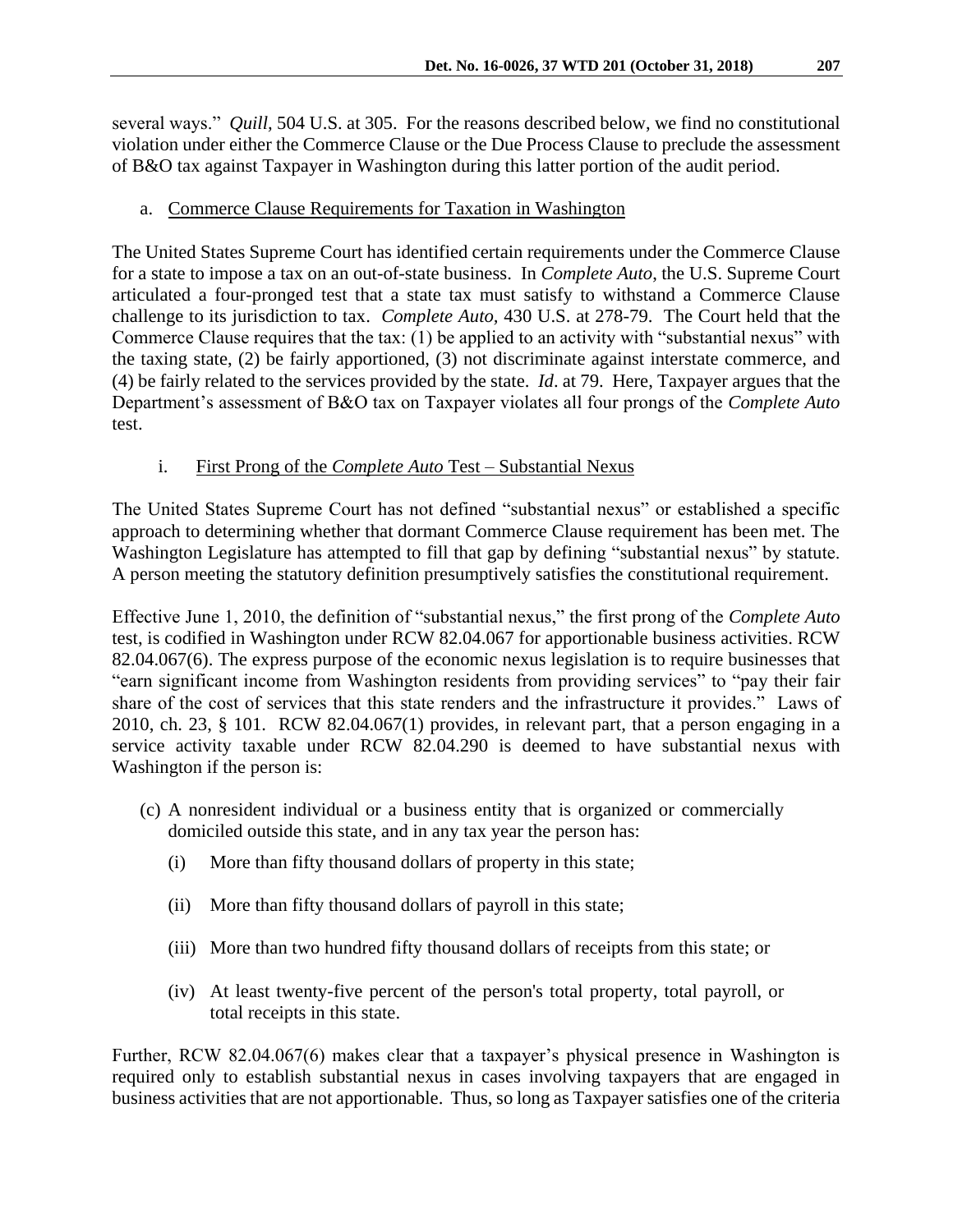set forth in RCW 82.04.067(1)(c) during the period from June 1, 2010, to December 31, 2012, it has substantial nexus with Washington.

Here, the Audit Division found that Taxpayer had receipts attributed to Washington [in the amount of  $\$ \dots$  in 2010,  $\$ \dots$  in 2011, and  $\$ \dots$  in 2012.<sup>6</sup> These figures are significantly higher than \$250,000, and, thus, Taxpayer had substantial nexus in Washington pursuant to the "receipts" threshold under RCW 82.04.067(1)(c)(iii). Accordingly, we conclude that Taxpayer had substantial nexus as defined by RCW 82.04.067, and as required under the first prong of the *Complete Auto* test.<sup>7</sup>

### ii. Second Prong of the *Complete Auto* Test – Fair Apportionment

Effective June 1, 2010, RCW 82.04.460(1) provides:

 $\overline{a}$ 

Except as otherwise provided in this section, any person earning apportionable income taxable under this chapter and also taxable in another state must, for the purpose of computing tax liability under this chapter, apportion to this state, in accordance with RCW [82.04.462,](http://apps.leg.wa.gov/rcw/default.aspx?cite=82.04.462) that portion of the person's apportionable income derived from business activities performed within this state.

"Apportionable income" means "gross income of the business generated from engaging in apportionable activities." RCW 82.04.460(4)(a). "Apportionable activities," in turn, specifically include those taxed under RCW 82.04.290, the service and other activities B&O tax classification. RCW 82.04.460(4)(a)(vi). Here, Taxpayer provides ATM card payment processing services, which are taxable under RCW 82.04.290. Therefore, Taxpayer is engaged in "apportionable activities" in Washington and, therefore, earned "apportionable income." There is also no dispute that Taxpayer is also taxable in other states. Thus, the income Taxpayer earned from the rendition of its services is subject to apportionment under RCW 82.04.460.

Income apportioned to Washington is multiplied by a single "receipts factor," the numerator of which is the gross income of the business attributed to Washington and the denominator of which is the gross income of the business worldwide. RCW 82.04.462. This was the method employed by the Audit Division to determine Taxpayer's gross income in Washington.

Taxpayer stated on appeal that "[u]nder the internal consistency test, apportionment of the receipts of an out-of-state taxpayer by a single sales factor cannot satisfy the fair relationship test." We

 $6$  Rule 19401(6)(b) makes clear that for the purpose of determining if a taxpayer has reached the receipts threshold under RCW 82.04.067(1)(c)(iii), the receipts classified under the service and other activities B&O tax classification – as is the case here – are generally attributed to Washington pursuant to Rule 19402. We affirm the method of attributing Taxpayer's receipts to Washington for the purpose of determining whether Taxpayer reached the receipts threshold for establishing substantial nexus. *See infra* Part 2(c) (discussing the Audit Division's process of determining Taxpayer's receipts that were attributed to Washington). As discussed later, we conclude that the Audit Division properly attributed receipts to Washington based on the . . . location of individual [ATMs, or equivalent service, which is the location where the "swipe" of the ATM card occurs].

 $7$  To the extent that Taxpayer claims RCW 82.04.067 is unconstitutional "as applied," we conclude that Taxpayer has failed to prove that application of the statute "impairs a constitutional right." *See State v. Smith,* 185 Wn. App. 945, 952, 344 P.3d 1244 (2015).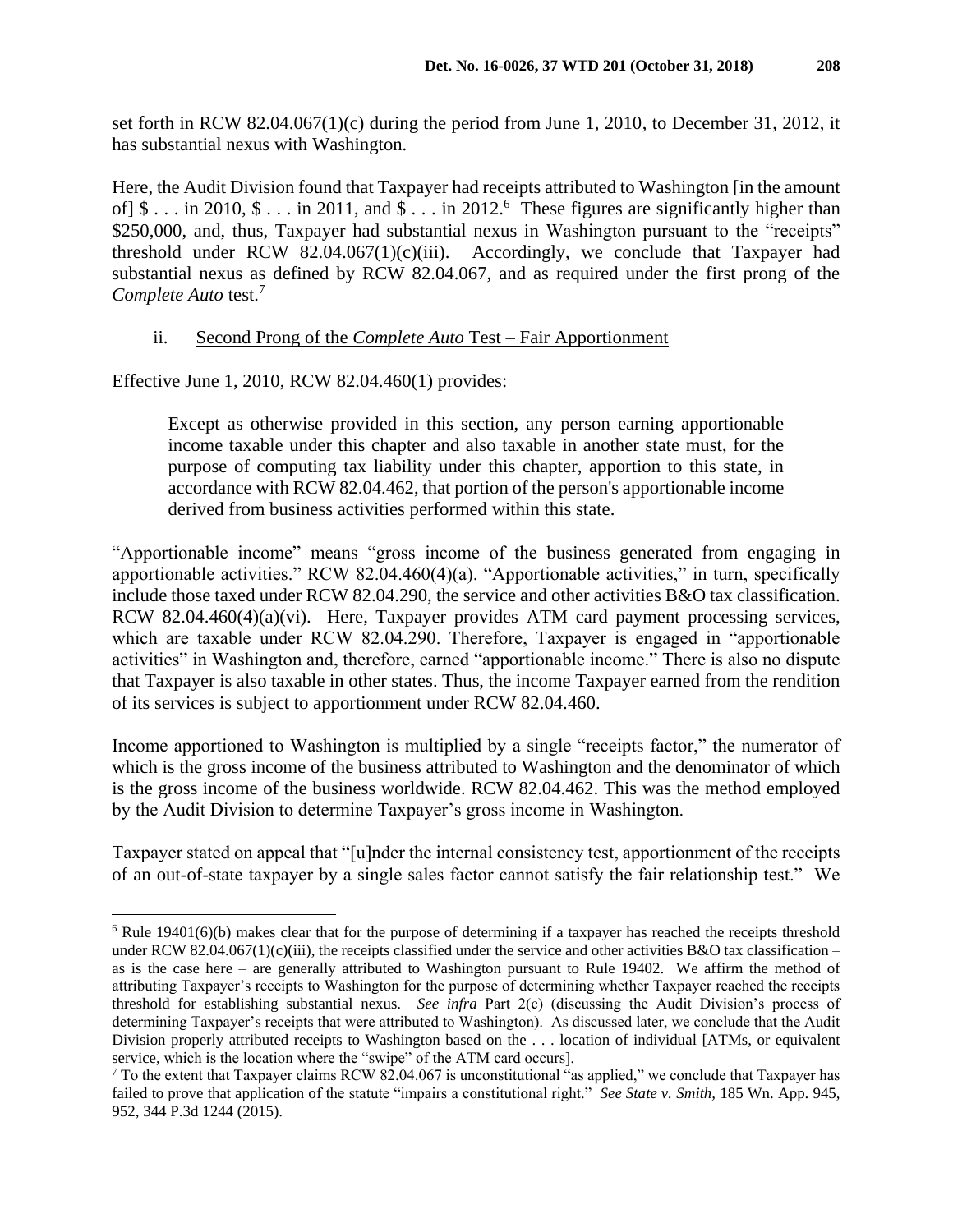interpret Taxpayer's statement here as a facial challenge to the constitutionality of RCW 82.04.462. As stated earlier, we have no authority to rule on such facial constitutional challenges, and decline to make any ruling in that regard. However, we note that single-factor sales apportionment has been held constitutional under the Commerce Clause. *See Moorman Mfg. Co. v. Bair,* 437 U.S. 267, 273, 98 S.Ct. 2340 (1978).

Taxpayer offered no other argument regarding how the Audit Division's application of the apportionment method under RCW 82.04.462 is unconstitutional. As such, we conclude the Audit Division satisfied the *Complete Auto* requirement of fair apportionment.

## iii. Third Prong of the *Complete Auto* Test – No Discrimination Against Interstate Commerce

A tax on interstate commerce is not discriminatory unless it affords a "different tax treatment of interstate and intrastate commerce" that is detrimental to interstate commerce. *Commonwealth Edison Co. v. Montana,* 453 U.S. 609, 618 (1981); *Associated Industries of Missouri v. Lohman,*  511 U.S. 641, 652, n. 4 (1994); *Chicago Bridge & Iron Co. v. Dep't of Revenue,* 98 Wn.2d 814, 830, 659 P.2d 463 (1983).

Here, Taxpayer offers no specific argument describing how it believes the B&O tax affords a different tax treatment of interstate and intrastate commerce. Indeed, a plain reading of RCW 82.04.220 reveals that the B&O tax is imposed "for the act or privilege of engaging in business" in Washington, regardless of the location of a taxpayer. Further, the broad definition of "business" under RCW 82.04.140 makes no distinction regarding the location of a taxpayer, only that the "business" activity occurs in Washington. Nor do we find any language declaring a discriminatory tax treatment for taxpayers located outside of Washington in the definition of substantial nexus under RCW 82.04.067 or apportionment under RCW 82.04.462. As such, we reject Taxpayer's claim that the B&O tax discriminates against interstate commerce.

## iv. Fourth Prong of the *Complete Auto* Test – Fairly Related to State Services

The purpose of this final prong of the *Complete Auto* test, which requires that a tax be "fairly related to services provided by the state," is to ensure that a state's tax burden is not placed upon persons who do not benefit from services provided by that state. *Goldberg v. Sweet,* 488 U.S. 252, 266-67, 109 S.Ct. 582 (1989) (citing *Commonwealth Edison Co. v. Montana,* 453 U.S. 609, 627, 101 S.Ct. 2946 (1981)). Further, a tax imposed on interstate transactions does not need to be limited to the cost of services incurred by a state because of that particular activity; rather, "interstate commerce may be required to contribute to the cost of providing *all* governmental services, included those services from which [a taxpayer] arguably receives no direct 'benefit.'" *Commonwealth Edison,* 453 U.S. at 627. Indeed, such services as "receipt of police and fire protection, the use of public roads and mass transit, and the other advantages of civilized society" satisfy the requirements of this final prong of the *Complete Auto* test. *Goldberg,* 488 U.S. at 267 (citing *D.H. Holmes C. Ltd. v. McNamara,* 486 U.S. 24, 32, 108 S.Ct. 1619 (1988)).

We conclude that Taxpayer receives services in many forms from Washington, including the provision of infrastructure for the processing of ATM card transactions on behalf of its customers.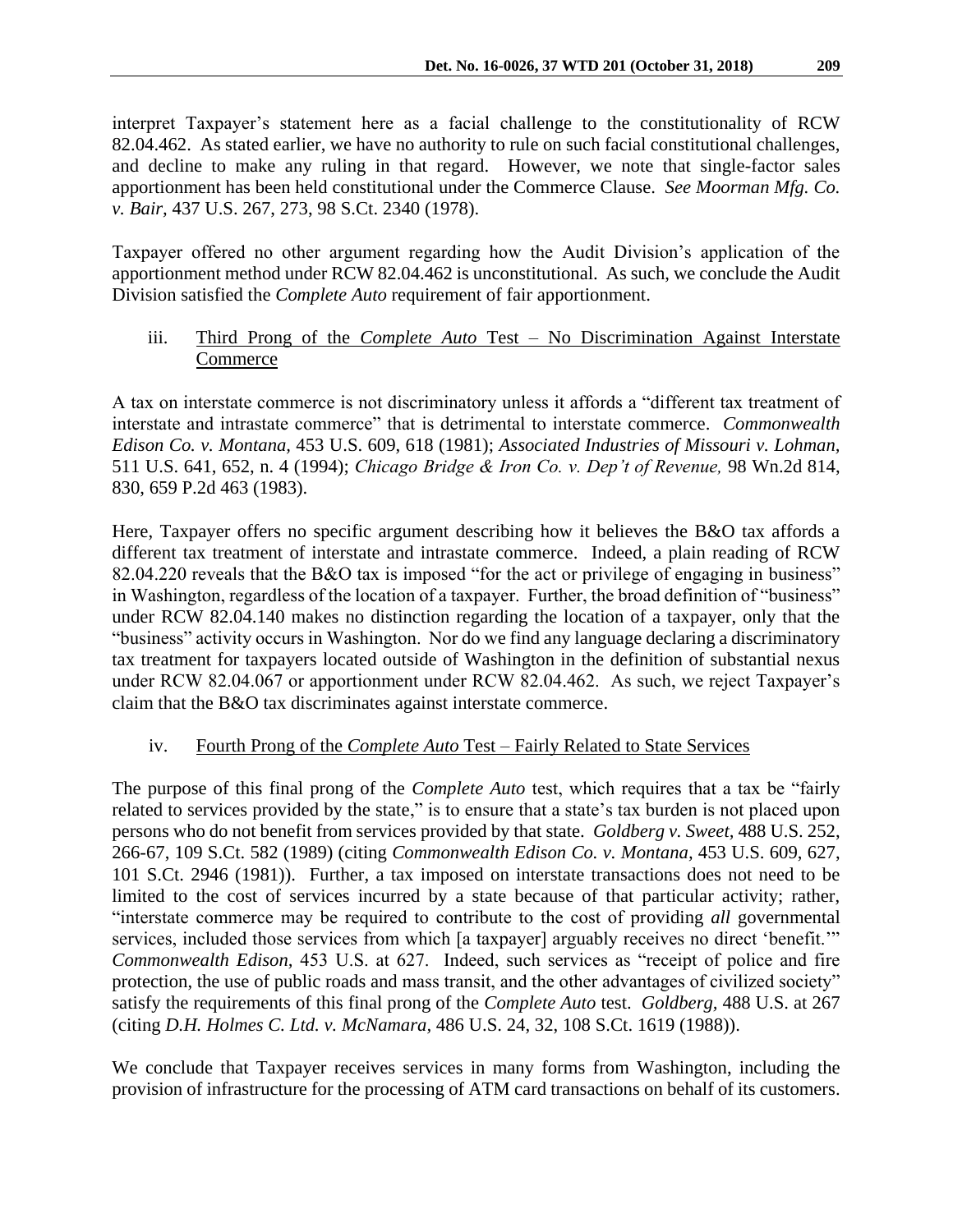Taxpayer provides no other specific argument regarding its challenge to the assessment of B&O tax under this final prong of the *Complete Auto* test. Therefore, we conclude the assessment of B&O tax is fairly related to services provided by Washington.

### b. Due Process Requirements for Taxation in Washington

In addition to the requirements under the Commerce Clause, a state's taxation of an out-of-state business must also meet two requirements under the Due Process Clause.<sup>8</sup> First, there must be "some definite link, some minimum connection, between a state and the person, property or transaction it seeks to tax." *Quill,* 504 U.S. at 306 (citing *Miller Brothers Co. v. Maryland,* 347 U.S. 340, 344-45, 74 S.Ct. 535 (1954)). Second, "the income attributed to the state for tax purposes must be rationally related to 'values connected with the taxing State.'" *Quill,* 504 U.S. at 306 (quoting *Moorman Mfg. Co. v. Bair,* 437 U.S. 267, 273, 98 S.Ct. 2340 (1978)).

With respect to the first requirement, the *Quill* court relied heavily on jurisdiction cases to determine if a taxpayer had "minimum contacts" with the taxing state such that taxing that taxpayer did not offend "traditional notions of fair play and substantial justice." *Quill,* 504 U.S. at 307 (citing *Int'l Shoe Co. v. Washington,* 326 U.S. 310, 316, 66 S.Ct. 154 (1945)).

The *Quill* Court went on to quote its earlier decision in *[Burger King Corp. v. Rudzewicz,](https://a.next.westlaw.com/Link/Document/FullText?findType=Y&serNum=1985125841&pubNum=0000708&originatingDoc=I72e8db249c9a11d991d0cc6b54f12d4d&refType=RP&originationContext=document&transitionType=DocumentItem&contextData=(sc.Search))* 471 U.S. [462, 105 S.Ct. 2174, 85 L.Ed.2d 528 \(1985\):](https://a.next.westlaw.com/Link/Document/FullText?findType=Y&serNum=1985125841&pubNum=0000708&originatingDoc=I72e8db249c9a11d991d0cc6b54f12d4d&refType=RP&originationContext=document&transitionType=DocumentItem&contextData=(sc.Search))

Jurisdiction in these circumstances may not be avoided merely because the defendant did not *physically* enter the forum State. Although territorial presence frequently will enhance a potential defendant's affiliation with a State and reinforce the reasonable foreseeability of suit there, it is an inescapable fact of modern commercial life that a substantial amount of business is transacted solely by mail and wire communications across state lines, thus obviating the need for physical presence within a State in which business is conducted. So long as a commercial actor's efforts are 'purposefully directed' toward residents of another State, we have consistently rejected the notion that an absence of physical contacts can defeat personal jurisdiction there."

(Emphasis in original). Thus, the *Quill* decision makes clear that in addition to physical presence, an individual may be subject to personal jurisdiction in a state if any efforts were "purposefully directed" toward residents of that state. *Id.*

Here, Taxpayer receives gross income from its customers for providing authorization, clearing, and settlement services on ATM card transactions occurring at ATM machines located in

 $\overline{a}$ <sup>8</sup> While we decline to rule on Taxpayer's facial constitutional challenge to the "2010 Legislation," we note that that RCW 82.04.067, RCW 82.04.460, and RCW 82.04.462 all relate only to the constitutional requirements under the Commerce Clause, and do not contain any language that purports to do away with, or otherwise alter, the separate Due Process Clause requirements on a state's taxing authority. In other words, even with the passage of the "2010 Legislation," a state may not tax that taxpayer's business activity unless the requirements under the Due Process Clause are independently satisfied as well. Thus, to the extent that Taxpayer challenges the "2010 Legislation" under the Due Process Clause, such challenge appears misplaced.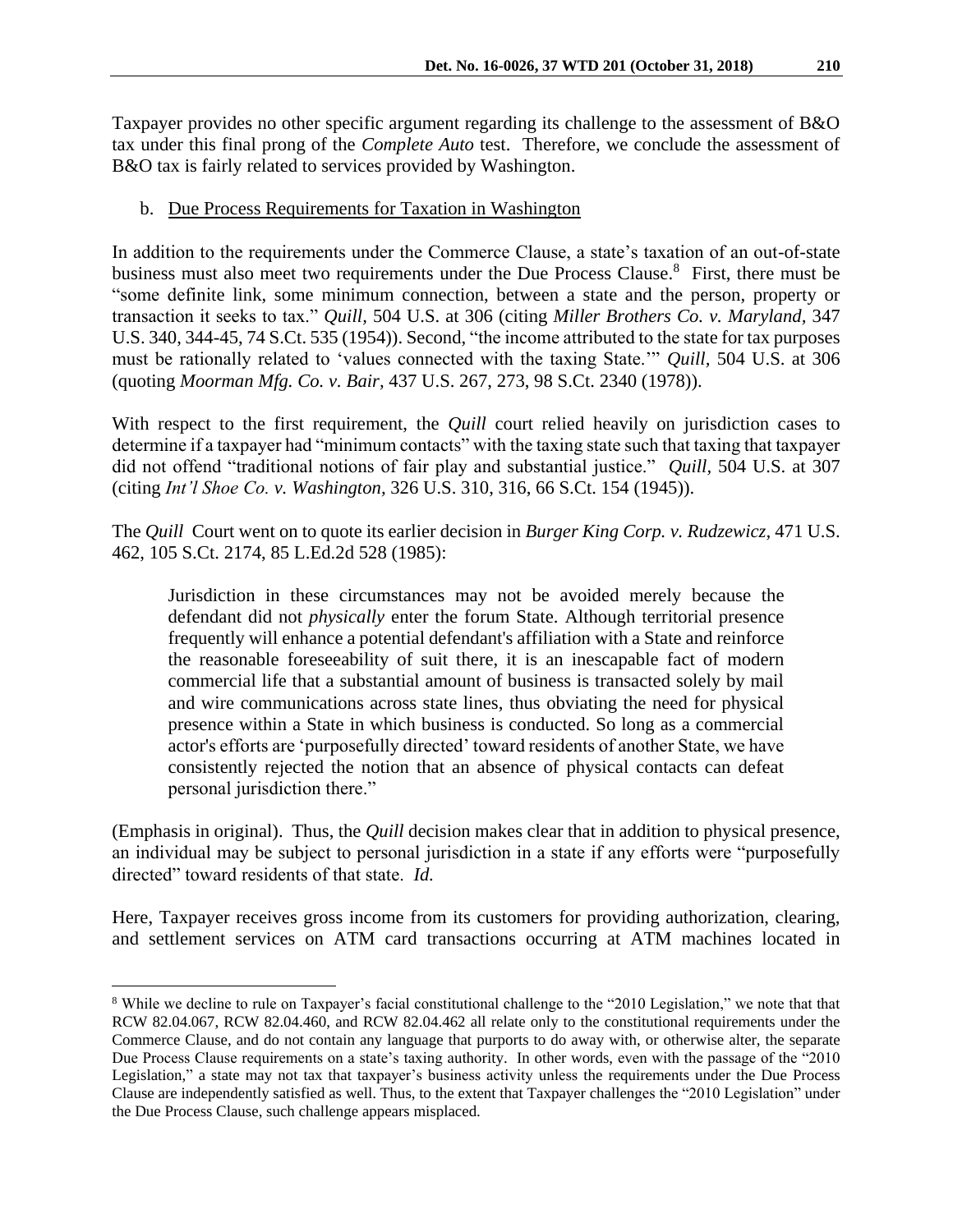Taxpayer argues, however, that in order to satisfy the Due Process requirements for a state to tax an out-of-state business, the business must be "essentially at home in the forum state." *See Daimler AG v. Bauman,* 134 S.Ct. 746 (2014) (holding that plaintiffs could not bring suit in California against a foreign corporation when the lawsuit was unrelated to that corporation's in-state contacts because the corporation did not have general jurisdiction in California). In other words, Taxpayer's position appears to be that "general" jurisdiction, as opposed to "specific" jurisdiction, is necessary to satisfy the Due Process Clause. We disagree. Taxpayer's argument is in direct conflict with state taxation cases such as *Quill*, which make clear that only "minimum contacts," or specific jurisdiction, is required to satisfy this first requirement of the Due Process Clause, as opposed to general jurisdiction.<sup>9</sup> See also Lamtec Corp., 170 Wn.2d at 843-44 ("The due process inquiry considers whether the corporation has sufficient contacts with the taxing state such that imposing the tax 'does not offend "traditional notions of fair play and substantial justice."'" (quoting *Int'l Shoe Co. v. Washington,* 326 U.S. at 316)); *Chicago Bridge & Iron Co. v. Dep't of Revenue,* 98 Wn.2d at 820 (stating that the first prong of the due process analysis in state taxation cases requires only some "minimal connection"); Det. No. 14-0342, 34 WTD 250 (2015)

With respect to the second requirement under the Due Process Clause, wide latitude is given to a state's selection of a method for attributing value of the enterprise to be taxed. *Moorman Mfg. Co.,*  437 U.S. at 274. We also note that a single-factor apportionment formula, like the one at issue here, is presumptively valid under the Due Process Clause. *Id.* at 273 (citing *Underwood Typewriter Co. v. Chamberlain*, 254 U.S. 113, 41 S.Ct. 45, 65 L.Ed. 165 (1920))*.* Such a selection "will only be disturbed when the taxpayer has proved by 'clear and cogent evidence' that the income attributed to the State is in fact 'out of all appropriate proportion to the business transacted' or has 'led to a grossly distorted result.'" *Moorman Mfg. Co.,* 437 U.S. at 274 (citations omitted); *see also Exxon Corp. v. Dep't of Revenue,* 447 U.S. 207, 227 (1980) (holding that a state's taxing formula satisfies the second requirement of the Due Process Clause if it is not inherently arbitrary and does not tax a portion of the taxpayer's income out of all appropriate proportion to the business transacted in that state). Thus, Taxpayer has the burden of proving, by "clear and cogent" evidence, an inappropriately disproportionate or grossly distorted taxable gross income in Washington as a result of the Audit Division's apportionment method.

Taxpayer argues that because its customers are the Issuers and Acquirer, and not the cardholders themselves, the Department is precluded under the Due Process Clause from using the location of the ATM machine used by the cardholder for apportionment purposes. *See Dot Foods, Inc. v. Washington Dep't of Revenue,* 166 Wn.2d 912, 215 P.3d 185 (2009) (holding that the Department could not consider subsequent sales of a taxpayer's product to determine the taxpayer's eligibility for an exemption because Taxpayer "essentially has nothing to do with" those subsequent sales). In other words, Taxpayer argues that because it has no direct relationship with the cardholders, the

<sup>9</sup> Taxpayer also cited to two state tax cases from other jurisdictions. *See In re Income Tax Protest of Scioto Ins. Co.,*  279 P.3d 782 (Okla. 2012); *Griffith v. ConAgra Brands, Inc.,* 229 W.Va. 190, 728 S.E.2d 74 (W.Va. 2012). While neither of these cases is controlling here, we note, nevertheless, that in both cases, the taxpayer did not have minimum contacts in the taxing states. Here, as we explained above, Taxpayer did have minimum contacts in Washington.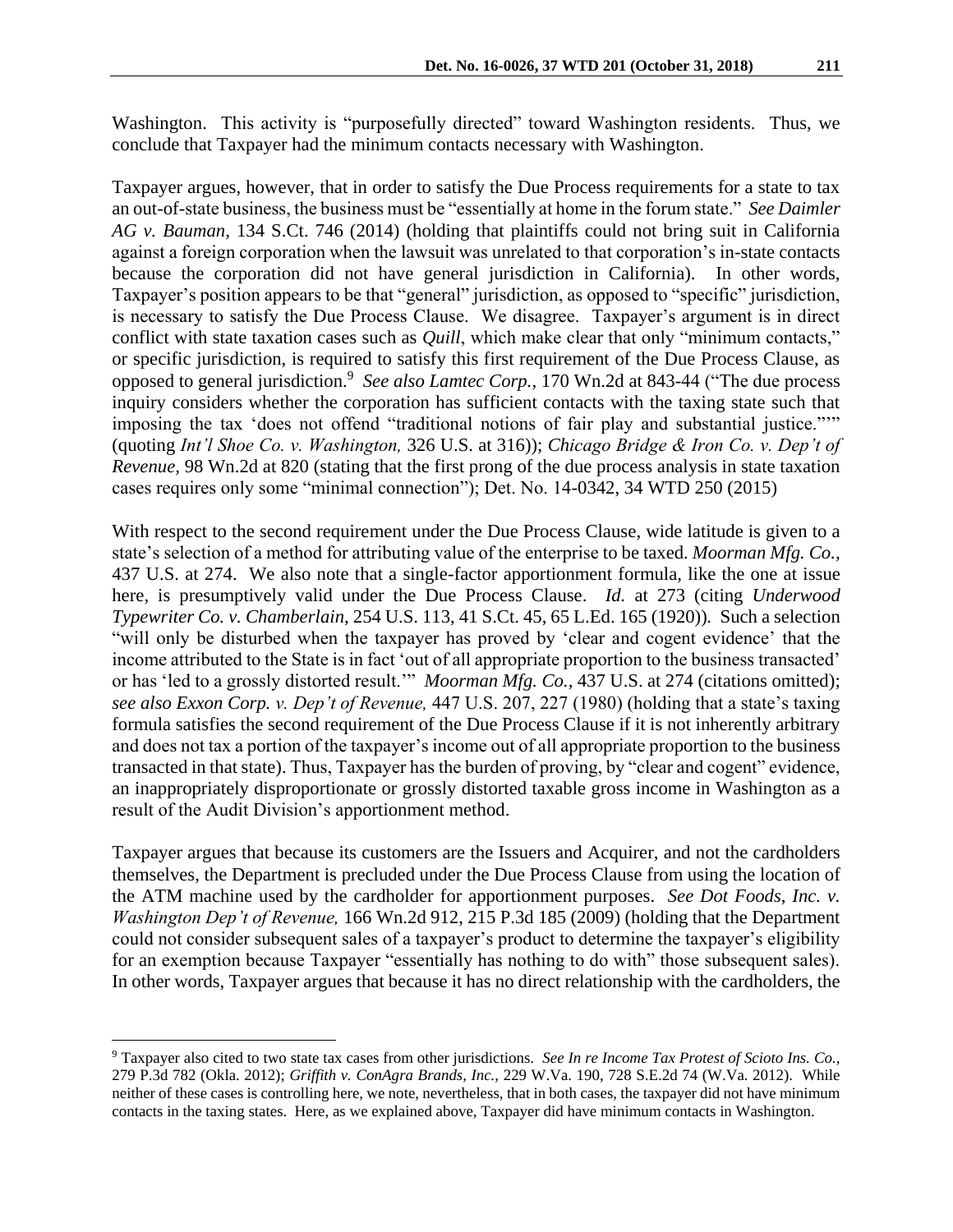Department violates the Due Process Clause by considering the location of the ATM machines used by those cardholders when apportioning Taxpayer's gross income. We disagree.

In *Dot Foods,* once the taxpayer completed its sales of products to its customers, it no longer had any involvement with the subsequent sales or use of those products. *Id.* at 923. Here, however, after Taxpayer enters into agreements with its customers, the Issuers and the Acquirers, Taxpayer continues to remain involved in the subsequent ATM card transactions, facilitating the authorization, clearing, and settlement processes, and effecting the successful completion of the ATM card transactions, which have their beginning and end point at the ATM machine locations in Washington. Moreover, the income Taxpayer receives from its customers is directly tied to the total number of individual transactions, and the amounts of those transactions, which are both dictated by the actions of the individual cardholders. In essence, Taxpayer's customers conduct their business activities at those ATM machine locations, albeit through electronic transmission of information. We conclude that the fact that the Audit Division used the ATM machine locations in its apportionment method does not, alone, rise to the level of "clear and cogent" evidence that such apportionment method has led to inappropriately disproportionate or grossly distorted tax liability.

Because Taxpayer has not offered any other evidence in support of its argument, we conclude that Taxpayer has not met its burden, and that the second requirement of the Due Process Clause has been met here. Accordingly, we conclude, in turn, that the Department's assessment of B&O tax against Taxpayer does not violate the Due Process Clause.

## 3. Apportionment Method

In addition to Taxpayer's constitutional arguments, [Taxpayer] argues that "[Taxpayer's] receipts are properly sourced based upon the location of its financial institution customers." We interpret this as a challenge to the method the Audit Division used to apportion Taxpayer's gross income to Washington.

As of June 1, 2010, the method of apportioning certain gross income for businesses like Taxpayer that earn income under the service & other activities B&O tax classification under RCW 82.04.460(1) provided as follows:

Except as otherwise provided in this section, any person earning apportionable income taxable under this chapter and also taxable in another state must, for the purpose of computing tax liability under this chapter, apportion to this state, in accordance with RC[W 82.04.462,](http://apps.leg.wa.gov/rcw/default.aspx?cite=82.04.462) that portion of the person's apportionable income derived from business activities performed within this state.

Income apportioned to Washington is multiplied by a "receipts factor," the numerator of which is the gross income of the business attributed to Washington and the denominator of which is the gross income of the business worldwide. RCW 82.04.462(1), (3)(a). The statute provides a series of cascading criteria for purposes of determining to which state gross income should be attributed. As of June 1, 2010, RCW 82.04.462(3)(b) provided as follows: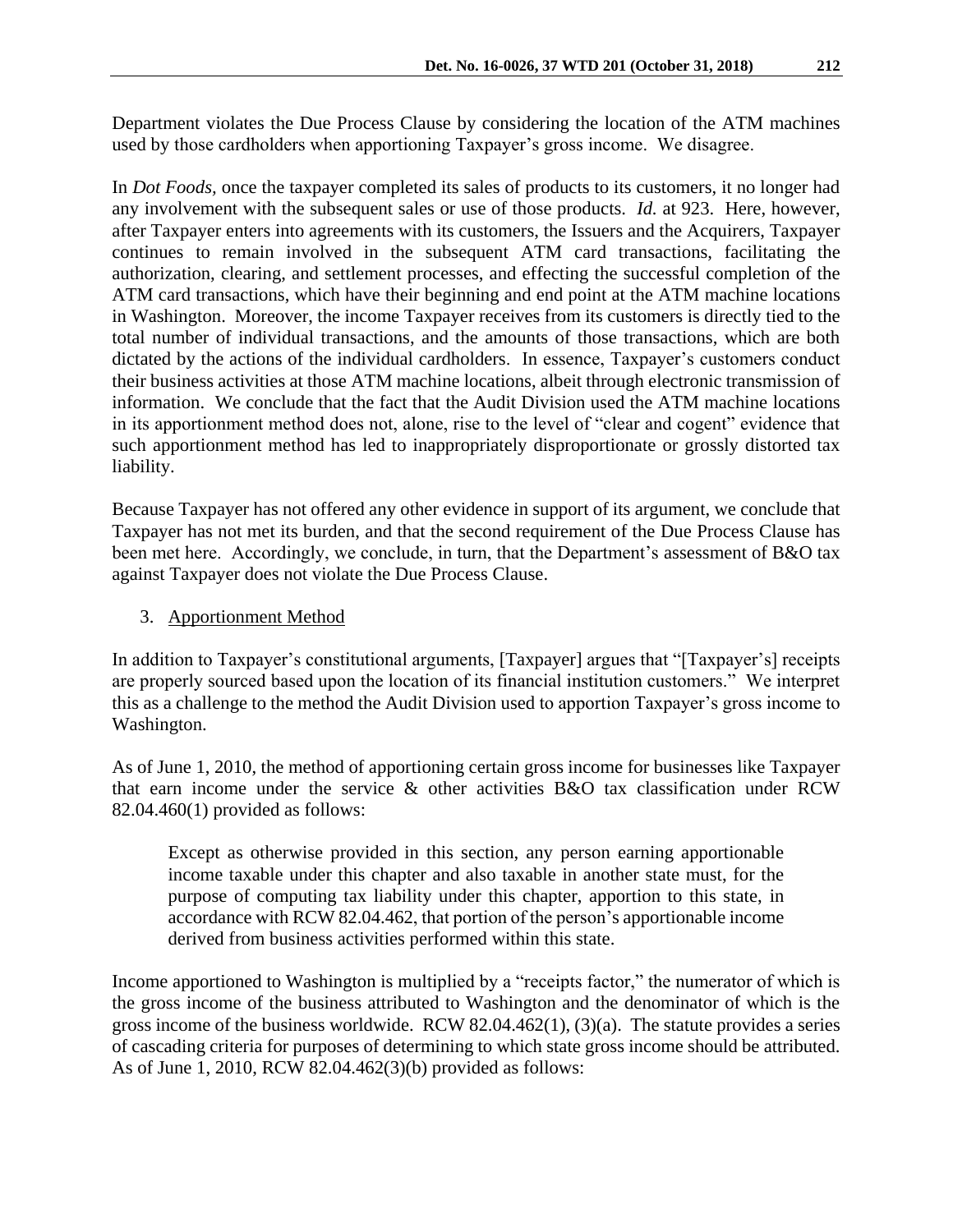[F]or purposes of computing the receipts factor, gross income of the business Generated from each apportionable activity is attributable to the state:

(i) Where the customer received the benefit of the taxpayer's service or, in the case of gross income from royalties, where the customer used the taxpayer's intangible property.

(ii) If the customer received the benefit of the service or used the intangible property in more than one state, gross income of the business must be attributed to the state in which the benefit of the service was primarily received or in which the intangible property was primarily used.

(iii) If the taxpayer is unable to attribute gross income of the business under the provisions of  $(b)(i)$  or  $(ii)$  of this subsection  $(3)$ , gross income of the business must be attributed to the state from which the customer ordered the service or, in the case of royalties, the office of the customer from which the royalty agreement with the taxpayer was negotiated.

(iv) If the taxpayer is unable to attribute gross income of the business under the provisions of  $(b)(i)$ ,  $(ii)$ , or  $(iii)$  of this subsection  $(3)$ , gross income of the business must be attributed to the state to which the billing statements or invoices are sent to the customer by the taxpayer.

. . .

 $\overline{a}$ 

(viii) For purposes of this subsection (3)(b), "customer" means a person or entity to whom the taxpayer makes a sale or renders services or from whom the taxpayer otherwise receives gross income of the business. "Customer" includes anyone who pays royalties or charges in the nature of royalties for the use of the taxpayer's intangible property.

Rule 19402 is the Department's administrative rule implementing RCW 82.04.462.<sup>10</sup> Rule 19402(301) provides the following additional information regarding the attribution of apportionable income:

Receipts are attributed to states based on a cascading method or series of steps. The department expects that most taxpayers will attribute apportionable receipts based on (a)(i) of this subsection because the department believes that either the taxpayer will know where the benefit is actually received or a "reasonable method of proportionally attributing receipts" will generally be available. These steps are:

(a) Where the customer received the benefit of the taxpayer's service  $\dots$ ;

 $^{10}$  Rule 19402 was originally issued on an emergency basis on June 2, 2010, and then extended on an emergency basis in successive installments until it was permanently adopted on September 17, 2012, finally becoming effective October 18, 2012.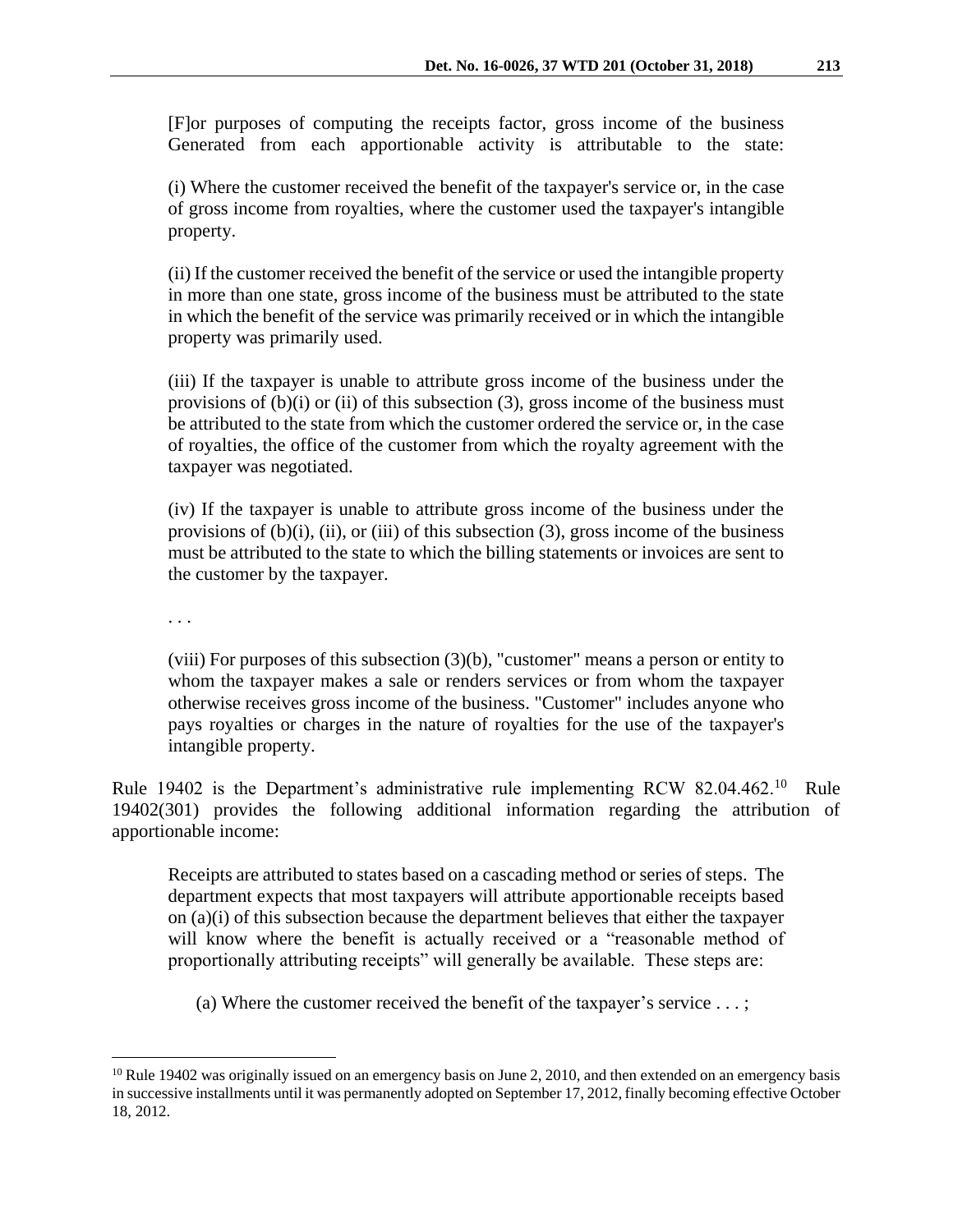- (i) If a taxpayer can reasonably determine the amount of a specific apportionable receipt that relates to a specific benefit of the services received in a state, that apportionable receipt is attributable to the state in which the benefit is received. This may be shown by application of **a reasonable method of proportionally attributing the benefit among states**. The result determines the receipts attributed to each state. Under certain situations, the use of data based on an attribution method specified in (b) through (f) of this subsection may also be a reasonable method of proportionally attributing receipts among states (see Examples 4 and 5 below).
- (ii) If a taxpayer is unable to separately determine or use a reasonable method of proportionally attributing the benefit of the services in specific states under (a)(i) of this subsection, and the customer received the benefit of the service in multiple states, the apportionable receipt is attributed to the state in which the benefit of the service was primarily received. Primarily means, in this case, more than fifty percent.

#### [(Emphasis added.)]

 $\overline{a}$ 

Rule 19402(301) goes on to describe additional cascading steps in the series that a taxpayer is to follow if either (a)(i) or (a)(ii) are not feasible. These additional steps mirror the steps described in RCW 82.04.462(3)(b)(iii) – (vii), listed, in part, above. As Rule 19402(301) makes clear, most taxpayers will generally be able to attribute their apportionable gross income under Rule  $19402(301)(a)(i)$  because the location of the "benefit of that taxpayer's service" is . . . [determinable], or through some "reasonable method" of determining such location.

Rule 19402(303)(c) defines the "benefit of the taxpayer's service" in particular situations, stating, in relevant part, "[i]f the taxpayer's service does not relate to real or tangible personal property, the service is provided to a customer engaged in business, and the service relates to the customer's business activities, then the benefit of the taxpayer's service is **received where the customer's related business activities occur**." *Id.* (emphasis added). We conclude here that (1) Taxpayer's processing services for ATM card transactions do not relate to real or tangible personal property, (2) Taxpayer provides those services to customers (the Issuers and Acquirers) who are engaged in business, and (3) those services relate to those customers' business activities (completing ATM card transactions). As such, pursuant to Rule 19402(303)(c), Taxpayers' customers receive the benefit of Taxpayer's service where its customers' related business activity occurs.

To determine where Taxpayer's customers' related business activity occurs, we must first determine *what* Taxpayer's customers' "related business activity" is, and then, *where* that activity occurred. As discussed earlier, Taxpayer, Issuers, and Acquirers each play a distinct, vital role in the completion of every ATM card transaction.<sup>11</sup> Specifically, an Issuer's "related business" activity" is the authorization of ATM card cash withdrawals and the related debiting of the

<sup>&</sup>lt;sup>11</sup> Although, as noted earlier, in some cases, the Issuer and the Acquirer may be the same business entity, and, in such situations, Taxpayer's service is not required.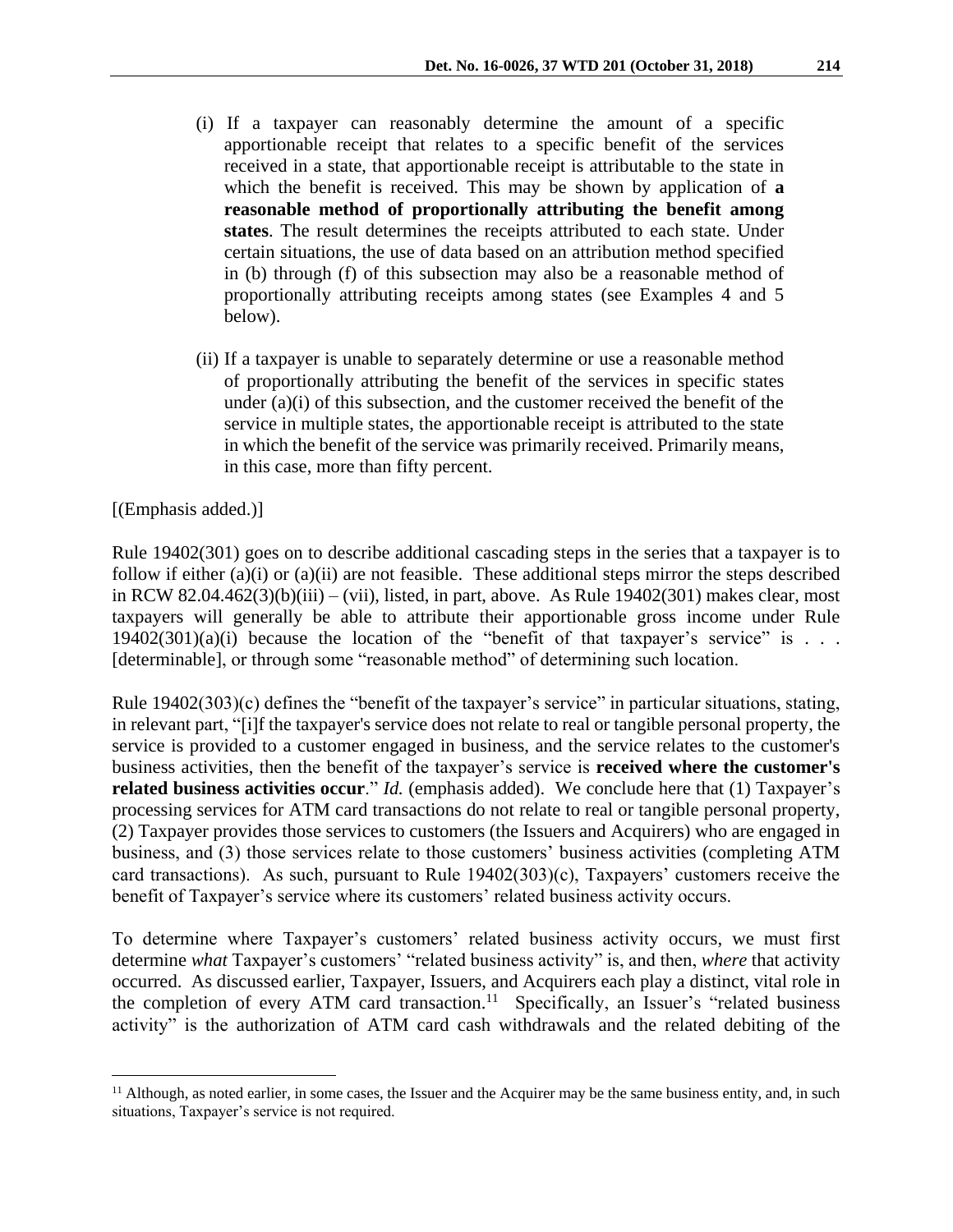cardholder's checking accounts for such withdrawals, while an Acquirer's "related business activity" is completing ATM card transaction through its ATM machines.

As to *where* the completion of ATM card transactions occurs, we conclude that both the Issuers' and the Acquirers' related business activities occur at the location where the "swipe" of the ATM card occurs. That "swipe" location is the location of the ATM machine, or equivalent service, where the individual cardholder is using the Issuer's authorization of cash withdrawal, and is also the location at which the Acquirer completes the ATM card transaction on its ATM machine. We, therefore, conclude that the ATM machine location is a reasonable method for attributing Taxpayer's gross income under RCW 82.04.462(3)(b)(i) and Rule 19402(301)(a)(i).

Taxpayer, however, argues that its gross income should be attributed based on the billing addresses of its customers, the Issuer and Acquirers, presumably pursuant to RCW 82.04.462(3)(b)(iv) and its counterpart in Rule 19402(301)(c). Yet, as Rule 19402(301) makes clear, the attribution methods are arranged in a "cascading . . . series of steps," requiring a taxpayer to attribute based on the first feasible step it encounters in that series. We have already concluded that the Audit Division's attribution method of determining where the benefit of Taxpayer's service was received by its customers under RCW 82.04.462(3)(b)(i), and its counterpart in Rule 19402(301)(a)(i), was reasonable. Accordingly, Taxpayer is not entitled to "drop down" to lower steps in the series for attribution of its gross income, and, therefore, may not attribute based on its customers' billing addresses.<sup>12</sup>

Taxpayer next argues that the "reasonable method of proportionally attributing receipts" language under Rule 19402(301)(a)(i) should be disregarded, and without such language, Taxpayer argues its gross income should be attributed pursuant to one of the lower cascading steps. Taxpayer maintains that because RCW 82.04.462(3)(b)(i), the statutory basis for Rule 19402, did not contain any language permitting a "reasonable method" until RCW 82.04.462 was amended in 2014, the Department exceeded its statutory authority when it included the "reasonable method" language in Rule  $19402(301)(a)(i)$  beginning on June 2, 2010.<sup>13</sup>

<sup>&</sup>lt;sup>12</sup> We note that Rule 19402(301)(a)(i) states that "[u]nder certain situations, the use of data based on an attribution method specified in (b) through (f) of this subsection may also be a reasonable method of proportionally attributing receipts among states (see Examples 4 and 5 below)." Thus, Rule 19402(301)(a)(i) contemplates that in "certain situations" even customer billing addresses may be a reasonable method of attribution. However, the two cited examples make clear that using customer billing addresses is a reasonable method under Rule 19402(301)(a)(i) if the taxpayer's customers generally receive the benefit of the taxpayer's services at that billing address location. Here, as we have concluded above, the Issuers and Acquirers do not receive the benefit of Taxpayer's services at their respective billing address locations, but at the ATM machine location as identified in the data that the Issuers and Acquirers provide to Taxpayer. As such, Taxpayer is not entitled to use the billing addresses of the Issuers and Acquirers as a reasonable method under Rule 194(301)(a)(i).

 $13$  RCW 82.04.462(3)(b)(i) was amended as of June 12, 2014, adding the bold language below:

Where the customer received the benefit of the taxpayer's service or, in the case of gross income from royalties, where the customer used the taxpayer's intangible property. **When a customer receives the benefit of the taxpayer's services or uses the taxpayer's intangible property in this and one or more other states and the amount of gross income of the business that was received by the taxpayer in return for the services received or intangible property used by the customer in this state can be reasonably determined by the taxpayer, such amount of gross income must be attributed to this state**.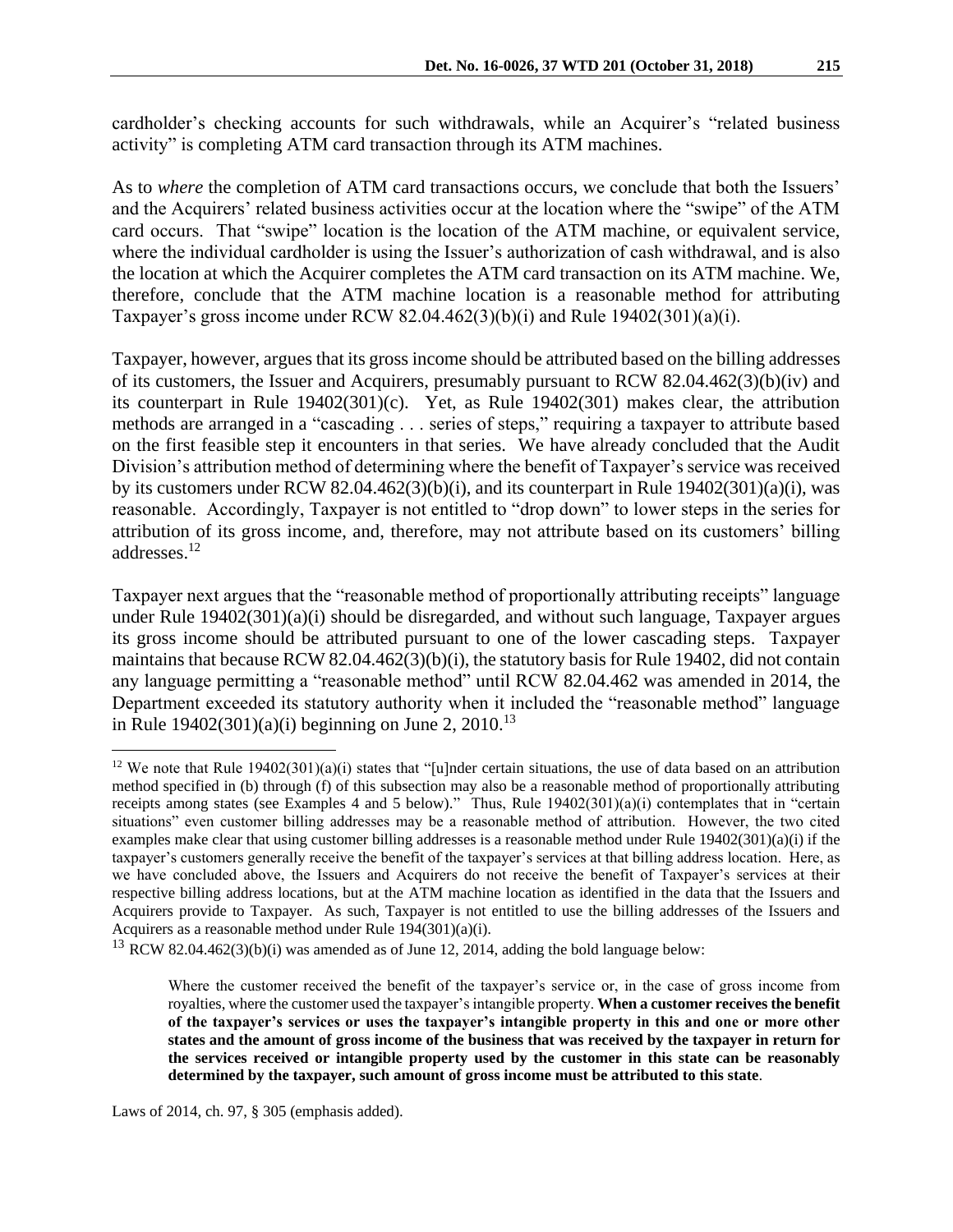We find this argument unpersuasive. The 2014 amendment to RCW 82.04.462(3)(b)(i) was the codification of the Department's interpretation of the original version of RCW 82.04.462(3)(b)(i), in effect from June 1, 2010, which interpretation was formally announced with the Department's promulgation of Rule 19402 on the following day. The 2014 amendment was merely a technical corrections bill. *See* [2014 Final Legislative Report, 63rd Wash. Leg., at 162 (explaining purpose of the 2014 amendment as "[c]oncerning tax statute clarifications, simplifications, and technical corrections")]. Thus, the 2014 amendment to RCW 82.04.462 was effective retroactively to the original effective date of that statute, which was June 1, 2010. *See State v. Dunaway,* 109 Wn.2d 207, 216 n.6, 743 P.2d 1237 (1987) (recognizing that "subsequent enactments that only clarify an earlier statute can be applied retrospectively.").<sup>14</sup>

As Taxpayer has offered no other challenges to the attribution method used by the Audit Division pursuant to RCW 82.04.462(3)(b)(i), and Rule  $19402(301)(a)(i)$ , we conclude that that method was reasonable and affirm accordingly.<sup>15</sup>

#### 4. Waiver of Penalties

 $\overline{a}$ 

The authority to waive or cancel penalties or interest is found in RCW 82.32.105. Specifically, RCW 82.32.105(1) provides that if the failure to pay a tax when due is the result of circumstances beyond the control of the taxpayer, the Department shall waive penalties. Rule 228 provides guidance on "circumstances beyond the control of the taxpayer" within the meaning of RCW 82.32.105. The circumstances that are generally considered beyond the control of a taxpayer are "immediate, unexpected, or in the nature of an emergency." Rule 228(9)(a)(ii). Examples include the death or serious illness of the taxpayer or members of his or her immediate family. Rule  $228(9)(a)(ii)(C)$ . Other examples include the destruction of files or records by fire or other casualty, or the unavoidable absence of the taxpayer. Rule  $228(9)(a)(ii)(D)$ , (E).

Taxpayers claim that penalties should be waived because they "made reasonable efforts to comply with the filing requirements" for reporting apportionable income to Washington. We interpret this argument as implying that Taxpayer misunderstood its tax liability in Washington. However, Rule 228 explicitly provides that "[m]isunderstanding or lack of knowledge of a tax liability" is

<sup>&</sup>lt;sup>14</sup> Additionally, we note that while we have concluded that Taxpayer must attribute its gross income pursuant to RCW 82.04.462(3)(b)(i), as interpreted in Rule  $19402(301)(a)(i)$ , even if we allowed it to attribute under RCW  $82.04.462(3)(b)(ii)$ , the same receipts would still be attributed to Washington since, in cases where a benefit is received in multiple states, RCW 82.04.462(3)(b)(ii) requires a taxpayer to attribute receipts to the state in which the benefit of the taxpayer's service was "primarily" received. As described earlier, an ATM card transaction, in practical terms, is completed at the ATM machine location. While Taxpayer's System includes a series of actions that arguably take place at different geographic locations, the primary purpose of the System is to complete ATM card transactions. Thus, the benefit of Taxpayer's System is primarily received by all interested parties where the transaction is complete, which occurs at the ATM machine location as identified in the Issuers' and Acquirers' data provided to Taxpayer. This is the same method as that which was used by the Audit Division, and which we affirmed above.

<sup>&</sup>lt;sup>15</sup>On appeal, Taxpayer also argued that gross income from the "other revenue" category should not be included in Taxpayer's measure of taxable gross income because "[n]one of the categories has any direct connection to Washington, and there is no apparent reason that any amount of 'other revenue' should be sourced to Washington." To the extent that Taxpayer is arguing that such "other revenue" should be attributed to a state other than Washington or that such revenue is "throw-out income" under Rule 19402(403), Taxpayer has failed to provide adequate evidence regarding the state to which such revenue should be attributed. In the absence of such evidence, the "other revenue" is appropriately attributed to Washington.